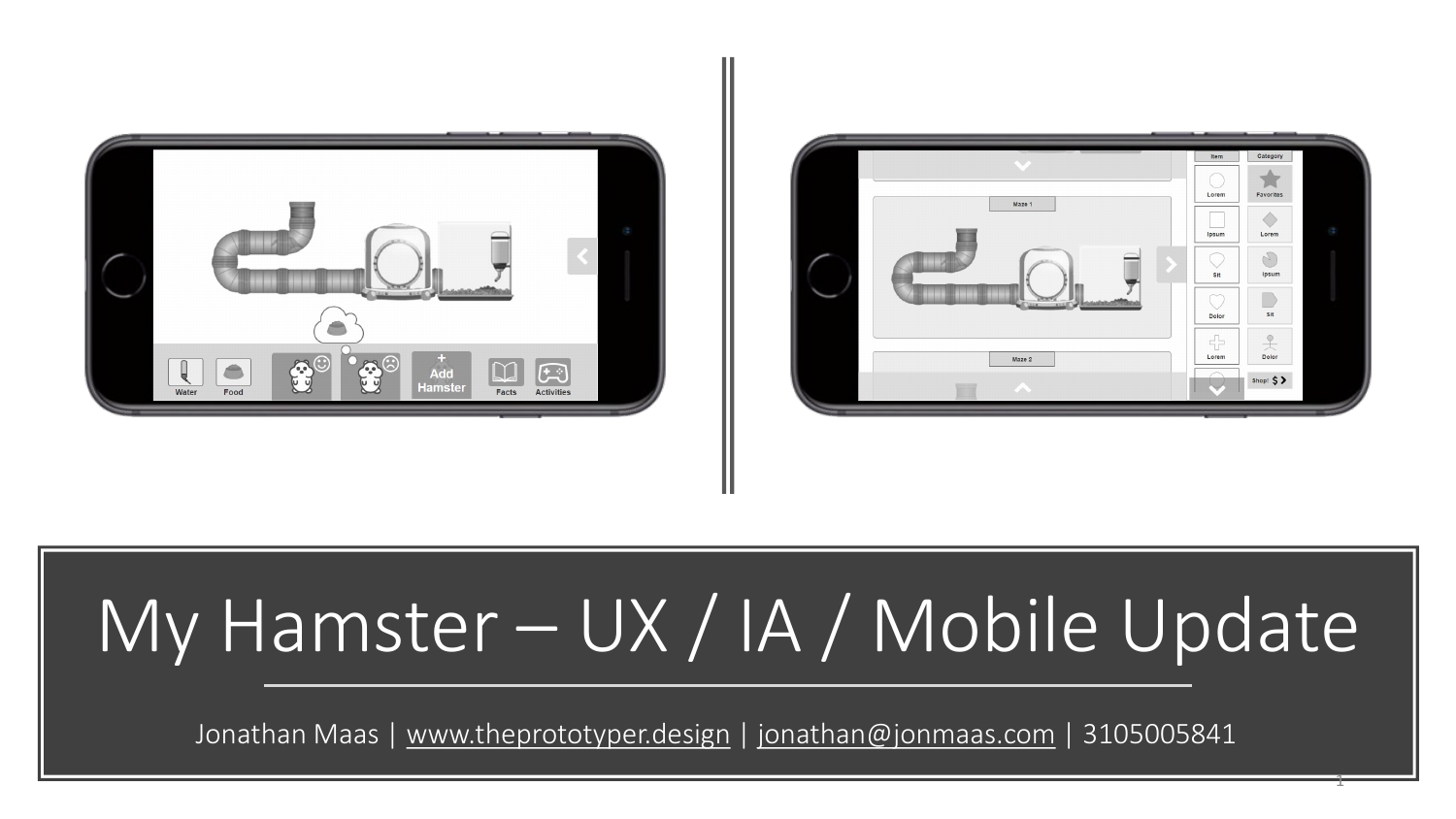



### The Ask

ABC mouse's *My Hamster* UX needed updating. They had a My Hamster Maze, and then an Open drawer. Both needed updating, and the Drawer needed new Information Architecture.

They also had no Mobile view – they needed to design for Mobile, and particularly the Phone.

In this document I will show my UX design proposals, and then show my methodology.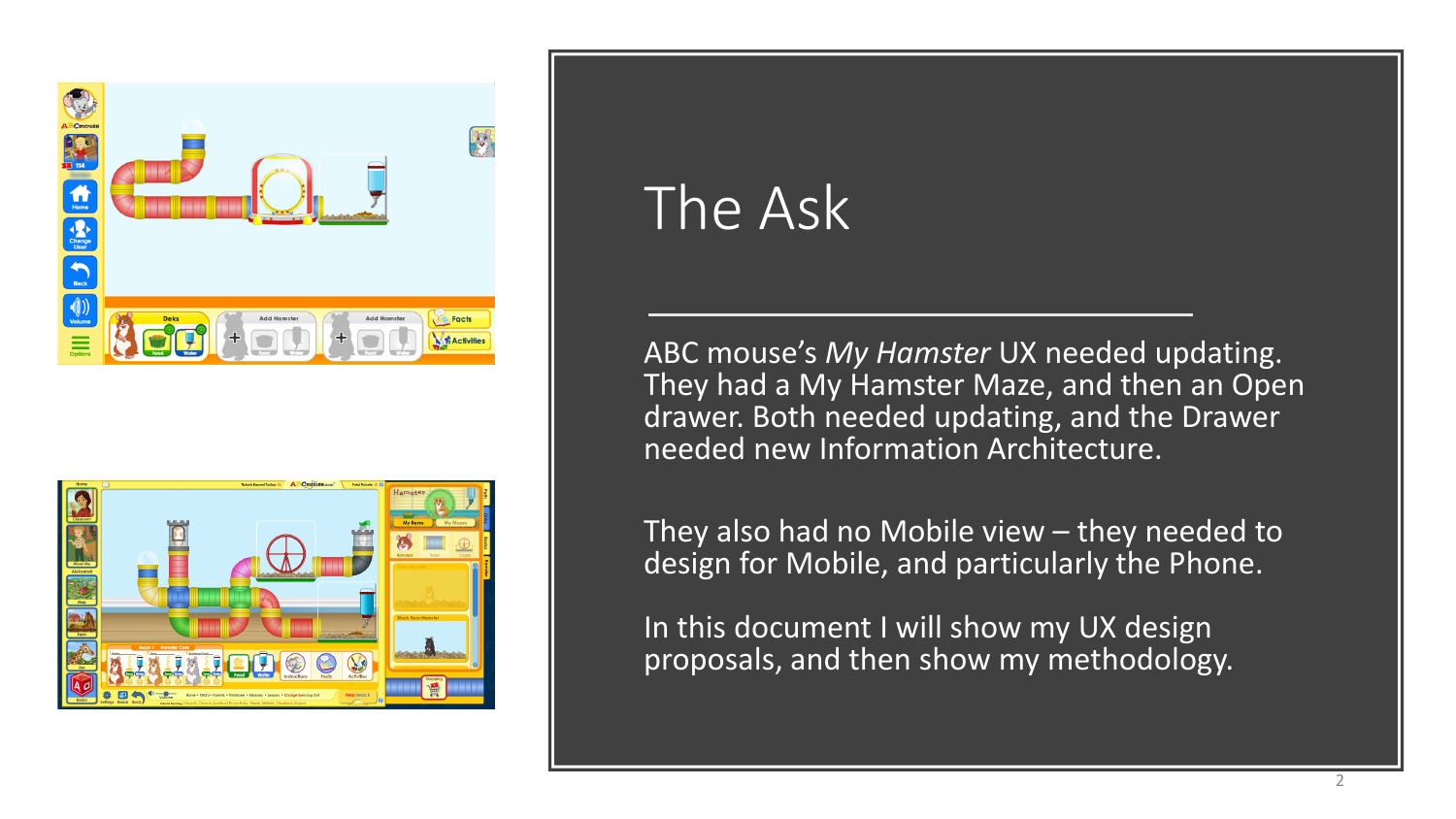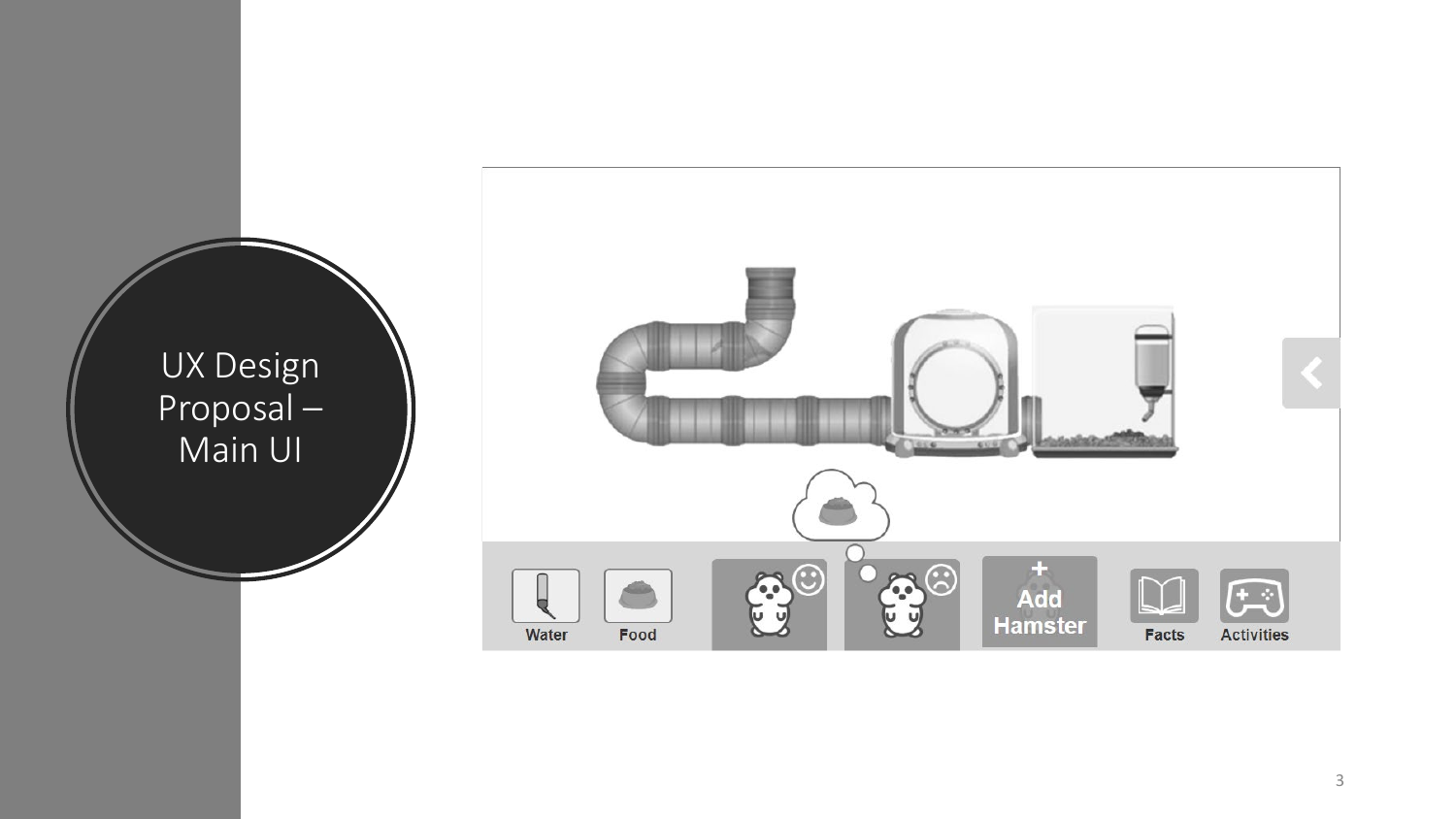#### Main UI - Annotated

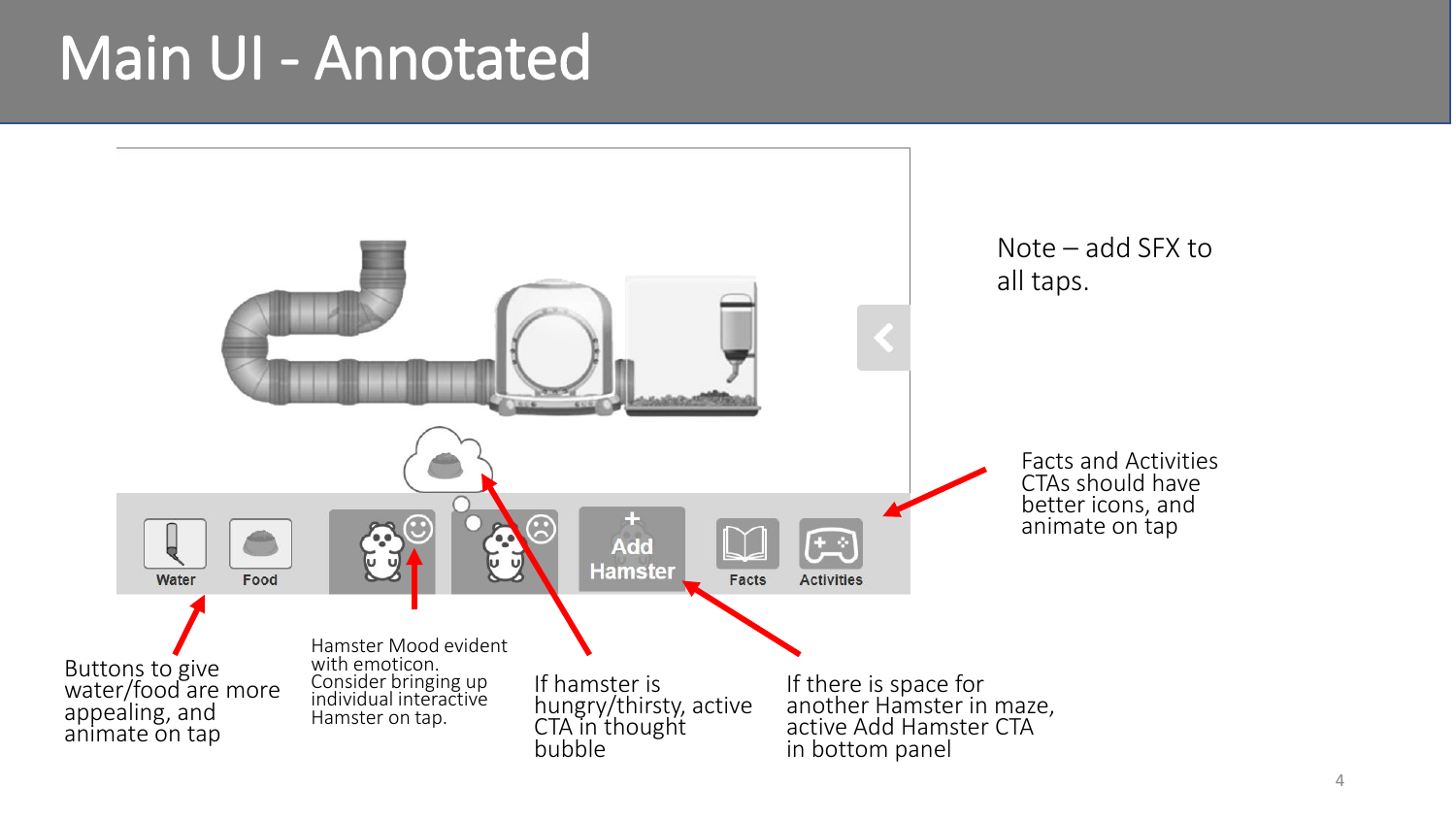UX Design Proposal - Drawer Open

![](_page_4_Figure_1.jpeg)

5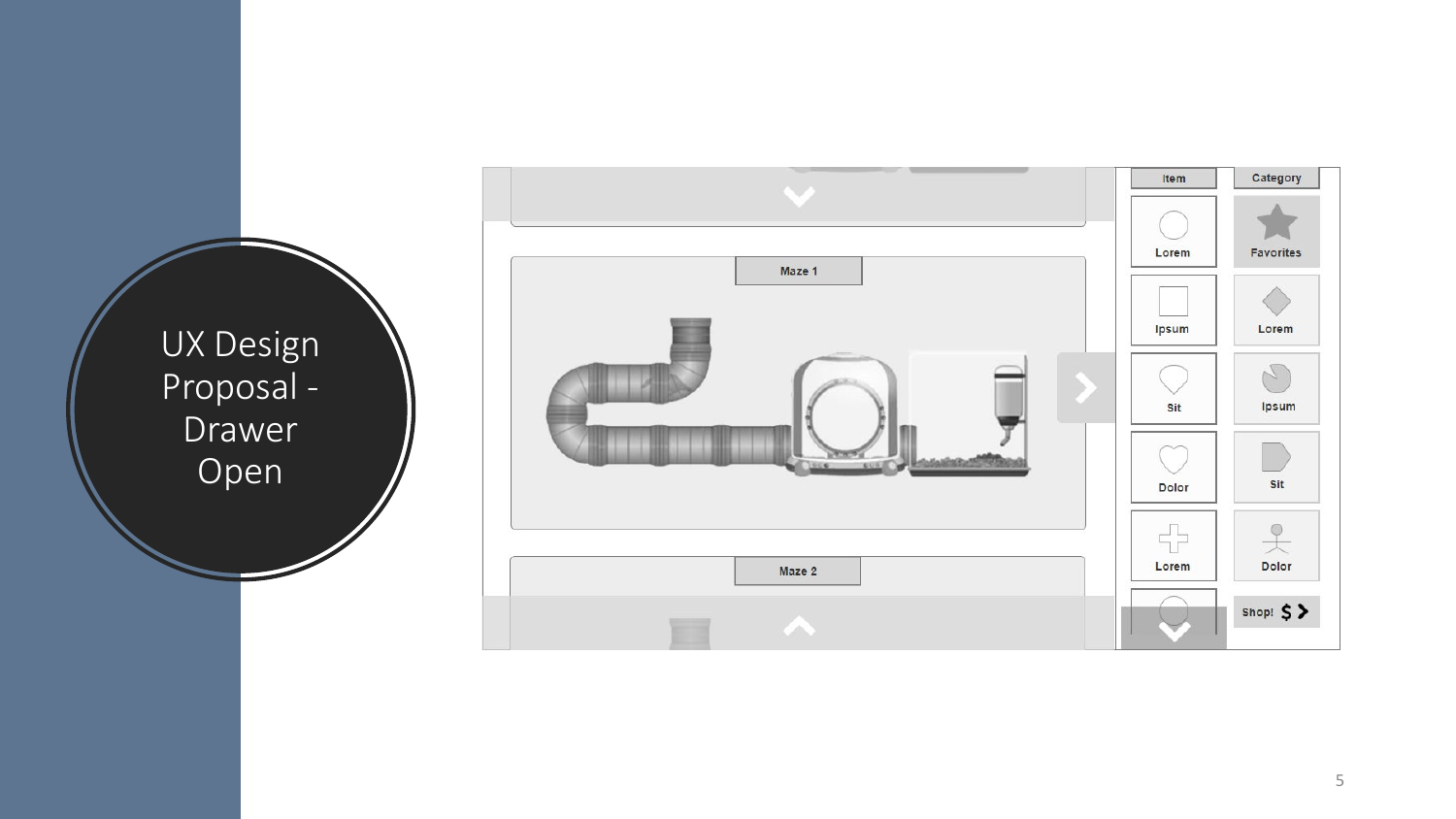### Drawer Open - Annotated

![](_page_5_Figure_1.jpeg)

Rotate through mazes up and down. Last maze should be a 'Buy Maze' CTA, so they can buy more mazes.

Information Architecture of drawer has two levels. First is category, second is the items in the category.

Note that children may not be able to read at this point, so have good icons, and each tap should have a VO.

Items are closest to the maze, and child can drag them in and out of the maze.

Note – *New* Category has last 14 items purchased, other categories can stack, ie if you have 5 Ipsum items, you will see -

![](_page_5_Picture_7.jpeg)

Drag one Ipsum into the maze, and the 5 becomes 4. 6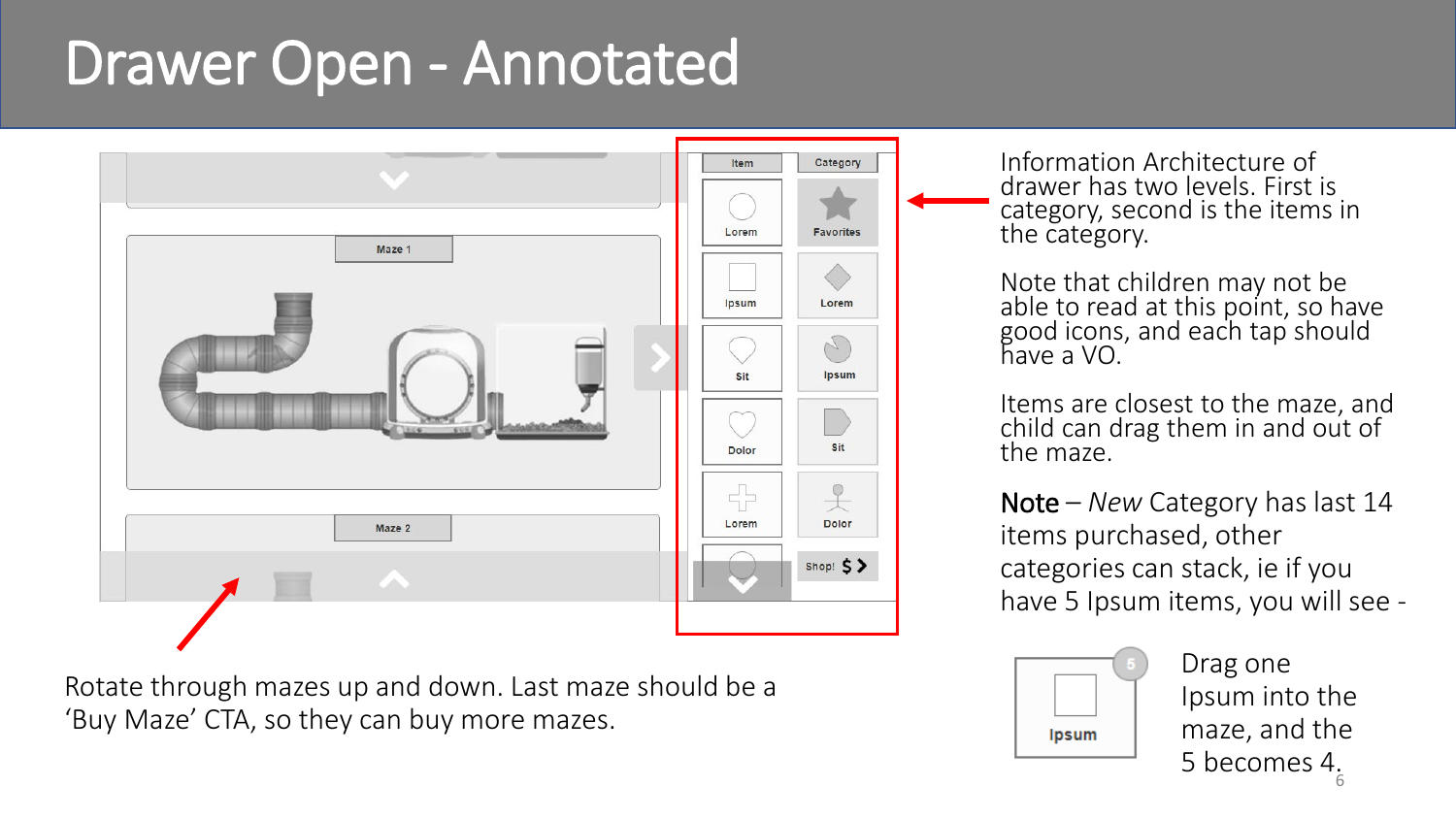#### Mobile / Phone Looks

![](_page_6_Picture_1.jpeg)

![](_page_6_Figure_2.jpeg)